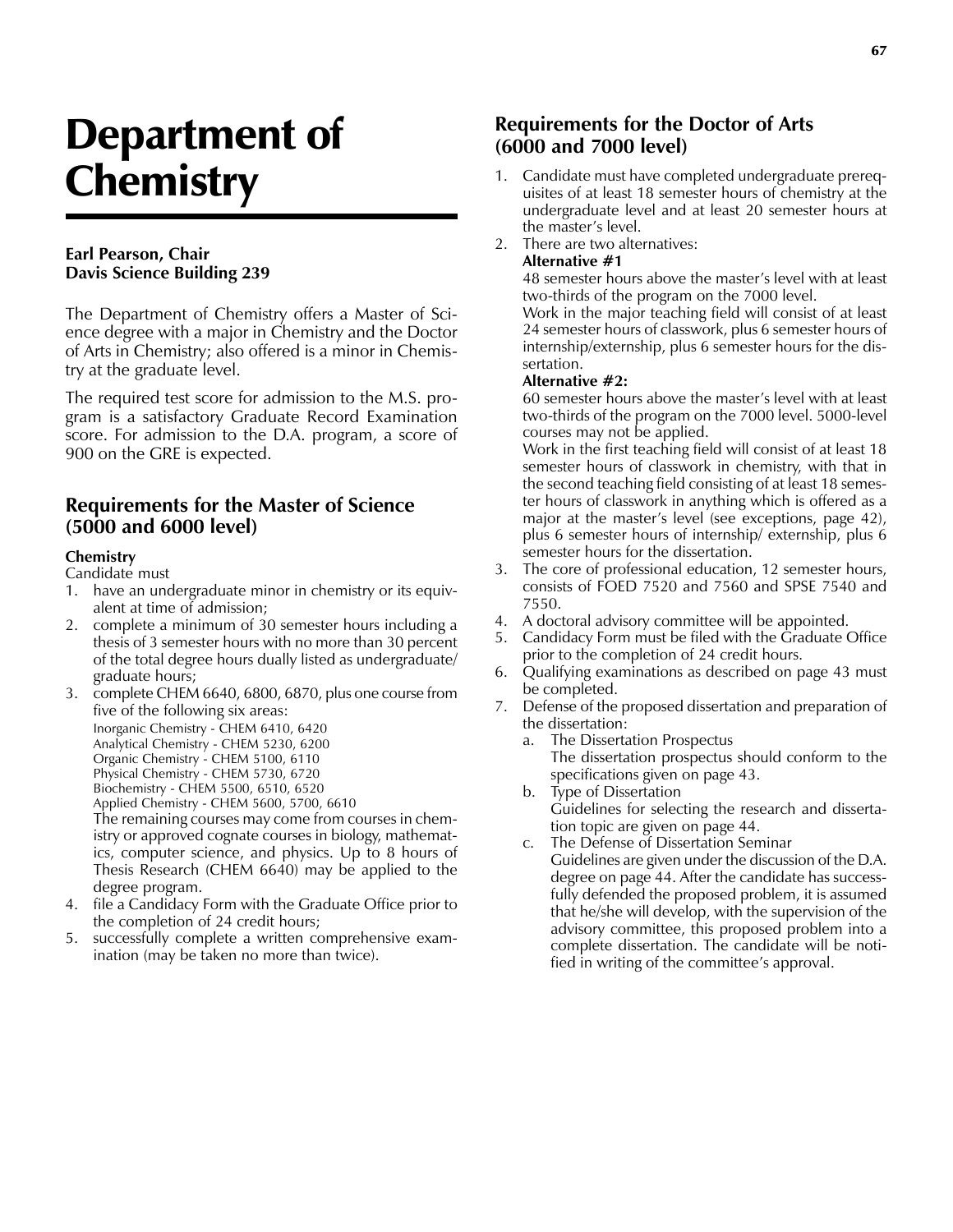# **Courses in Chemistry [CHEM]**

Graduate standing and consent of instructor are prerequisites for graduate courses in chemistry. The 5000-level courses also have the same prerequisites as listed for the corresponding 4000-level courses in the undergraduate catalog.

- **5100 (524) Organic Spectroscopy.** Three credits. Prerequisite: CHEM 3220. Theory of and practice in the interpretation of mass, infrared, Raman, ultraviolet-visible, and nuclear magnetic resonance spectra. Three hours lecture.
- **5230 (523) Instrumental Analysis.** Four credits. Prerequisite: CHEM 2230. Potentiometric titration polarographic, coulometric, gas chromatographic, ultraviolet, visible, and infrared absorption, and atomic absorption techniques of analysis. Requirements and limitations of each technique and the applications to various chemical systems emphasized from both a theoretical and an experimental standpoint. Three lectures and one three-hour laboratory period.
- **5330/ 5340 (501/502) Physical Chemistry Fundamentals.** Four credits each. Modern physical chemistry including current theories of atomic and molecular structures, chemical thermodynamics, electrochemistry, chemical kinetics, and related theoretical topics. Three lectures and one three-hour laboratory period.
- **5350/ 5360 (521/522) Physical Chemistry**. Four credits each. Quantitative principles of chemistry involving extensive use of calculus. Major topics include thermodynamics, phase changes, chemical equilibria, electrochemistry, reaction kinetics, quantum chemistry, molecular structure, and statistical mechanics. Three lectures and one three-hour laboratory period.
- **5400 (516) Inorganic Chemistry.** Three credits. Basic concepts and theories of inorganic chemistry and how these are used to predict and understand the physical and chemical properties of compounds of the elements other than carbon. Inorganic compounds in the air, water, earth, and in the laboratory, and in biochemistry, geochemistry, and industrial materials and processes.
- **5500 (525) Biochemistry I.** Three credits. Prerequisite: CHEM 3220 or consent of instructor. The chemical properties of biological molecules such as amino acids, proteins, enzymes, and carbohydrates. Chemical basis of enzyme catalysis and reactions of carbohydrate metabolism.
- **5580 (535) Clinical Biochemistry.** Five credits. Prerequisite: Admission to an affiliated medical technology program. An intensive classroom/laboratory treatment of principles and procedures of clinical biochemistry.
- **5600 (570) Introduction to Environmental Chemistry.** Three credits. Quality of the environment and of chemical changes in the environment through contamination or modification of the air, water, and soils as affected by human, agricultural, industrial, and social activities.
- **5630 (571) Detection of Chemical Pollutants.** Four credits. Theory and practice of analytical chemistry methods used in pollution measurement. Three lectures and one three-hour laboratory period.
- **5700 (528) Polymers, an Introduction.** Three credits. Their structure, properties, and applications.
- **5730 (529) Advanced Physical Chemistry.** Four credits. Modern chemical concepts and computations applied to quantum chemistry molecular spectroscopy, and statistical thermodynamics. Three lectures and one three-hour calculation laboratory period.
- **6110 (624) Topics in Organic Chemistry.** Three to six credits. A selection of modern topics.
- **6200** (**623) Topics in Analytical Chemistry.** Three to six credits. Prerequisite: CHEM 4230/5230. Selected topics of major interest in chemical analysis.
- **6410 (606) Transition Metal and Theoretical Inorganic Chemistry.** Three credits. Prerequisite: CHEM 5400 or consent of instructor. The chemistry of transition metal complexes, organometallic compounds, and of related compounds, their practical applications, and modern theoretical treatments of this chemistry. Three hours of lecture.
- **6420 (622) Topics in Inorganic Chemistry.** Three to six credits. Selected topics of current interest in inorganic chemistry such as organo-metallic chemistry, symmetry and group theory, physical methods of characterizing inorganic compounds, inorganic materials science, and kinetics and mechanisms of inorganic reactions.
- **6480/ 6490 (616 A,B) Laboratory in Inorganic Chemistry.** One credit each. Prerequisite or corequisite: CHEM 6410 (for 6480), CHEM 6420 or CHEM 5700 (for 6490), or consent of instructor. **6480 Inorganic synthetic methods 6490 Physical methods in inorganic chemistry**
- **6510 (635) Biochemistry II.** Three credits. Prerequisite: CHEM 5500. The structure of lipids, amino acids, nucleotides, and nucleic acids and their metabolism at a molecular level. Emphasis on understanding the chemical basis of biological phenomena.
- **6520 (625) Topics in Biochemistry.** Three to six credits. Prerequisite: CHEM 6510 or consent of instructor. Selected topics of particular interest in biochemistry.
- **6530 (645) Biochemical Techniques.** Two credits. Prerequisite/ corequisite: CHEM 6510 or consent of instructor. Laboratory in biochemical techniques with emphasis on protein purification, enzyme kinetics, carbohydrate and lipid analysis, and manipulation of DNA.
- **6610 (670) Environmental Soil Chemistry.** Three credits. Prerequisite: Working knowledge of physical and organic chemistry. Fundamental chemical principles applied to the fate and behavior of organic and inorganic contaminants in the soil-water environment. Topics include sorption and redox reactions of contaminants.
- **6640 (664) Thesis Research.** One to six credits per semester. Selection of a research problem, review of pertinent literature, collection and analysis of data, and composition of thesis. Once enrolled, student should register for at least one credit hour of master's research each semester until completion. S/U grading.
- **6720 (629) Topics in Physical Chemistry.** Three to six credits. Advanced theories of, latest literature in, and unsolved problems of a particular research area in physical chemistry selected by the professor.
- **6800 (663) Chemistry Seminar.** One credit. Required of graduate students specializing in chemistry. Scientific articles reviewed and reports on individual research projects presented.